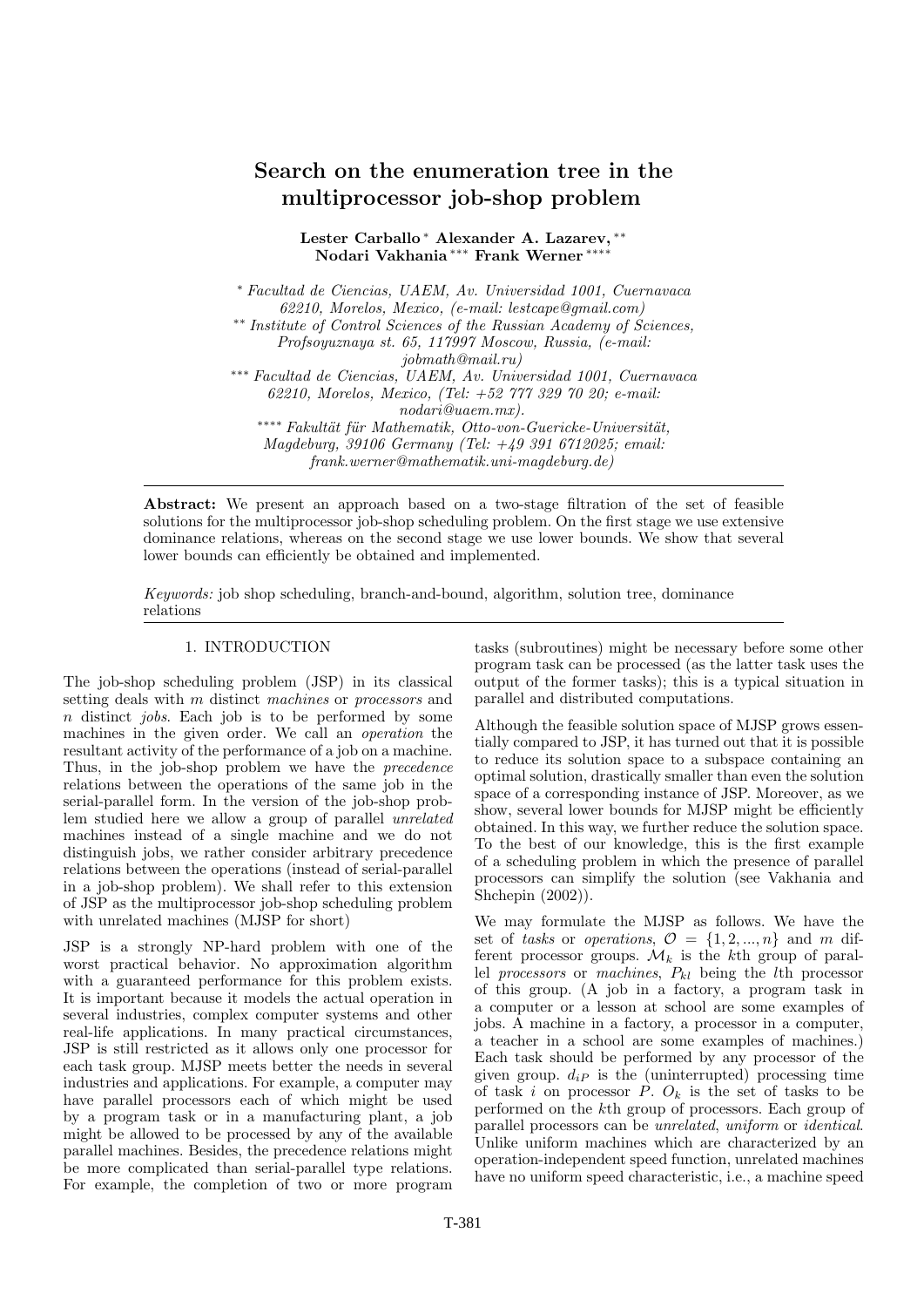is operation-dependent; that is, processing times  $d_{iP}$  are independent, arbitrary integer numbers. In the case of identical machines, the processing time of each task on all processors is the same, i.e., all processors have the same speed. Uniform machines are characterized with a speed function (the same for all tasks). Thus for identical processors, task processing times are processor-independent, whereas for uniform and unrelated machines these times are processor dependent.

The problem setting imposes the resource constraints: For each two tasks  $i, j$  assigned to the same processor  $P$ , either

$$
s_i + d_i P \le s_j \qquad \text{or} \qquad s_j + d_j P \le s_i
$$

should hold, where  $s_i$  is the starting time of i; in other words, any processor can handle only one task at a time.

The precedence constraints are as follows. For each  $i \in \mathcal{O}$ we are given the set of immediate predecessors  $pred(i)$  of task i, so that i cannot start before all tasks from  $pred(i)$ are finished. Task i becomes ready when all tasks from  $pred(i)$  are finished.

A schedule (solution) is a function which assigns to each task a particular processor and a starting time (on that processor). A feasible schedule is a schedule satisfying the above constraints. An optimal schedule is a feasible schedule which minimizes the makespan, that is, the maximal task completion time.

As it is well-known, an optimal schedule of JSP is among so-called active schedules: in an active schedule no operation can start earlier than it is scheduled without delaying some other operation (for example see Lageweg et al. (1977) for the details).

Applying the commonly used notation for scheduling problems, we use  $J||C_{\text{max}}$ ,  $JR|prec|C_{\text{max}}$ ,  $JQ|prec|C_{\text{max}}$  and  $JP|prec|C_{\text{max}}$ , respectively to denote JSP and the versions of MJSP with unrelated, uniform and identical processors, respectively. If in an instance of MJSP from each group of processors all processors except an arbitrarily selected one is eliminated, then a corresponding instance of JSP is obtained. MJSP can be seen as a so-called resourceconstrained project scheduling problem: we associate kth machine group with the kth resource the amount of which is the number of parallel machines in the group. The requirement of the kth resource of each operation from  $O_k$  is 1 and that of any other operation is 0.

As we have already mentioned, JSP and hence MJSP are NP-hard. Though the construction of each feasible schedule takes a polynomial (in the number of operations and machines) time, for finding an optimal schedule we might be forced to enumerate an exponential number of feasible schedules. Since each feasible schedule can be rapidly generated, different priority dispatching rules, insertion algorithms (see e.g. Werner and Winkler (1995) for JSP or Sotskov et al. (1999) for JSP with setup tiomes) or other heuristics can be used for a rapid generation of some feasible schedule(s). The simplest considerations which reflect priority dispatching rules are not enough to obtain a solution with a good quality. In fact, any such a rule may generate the worst solution that may exist. If the quality of the required solution is important, we need to work with a larger subset of the feasible solution space.

One of the earliest published articles mentioning about a generalization of JSP is that of Giffler and Thompson (1960). In that model identical processors and serialparallel type precedence relations were introduced, instead of unrelated processors and arbitrary precedence relations in our generalized problem. In Tanaev et al. (1994) solution methods for JSP and other problems related with MJSP are described. An extension of JSP with general multi-purpose machines was studied by Brucker and Schlie (1966), Brucker et al. (1997), Vakhania (1995), and a lower bound for the special case of this problem when an operation processing time is a constant (i.e. machineindependent) was suggested by Jurisch (1995). Shmoys et al. (1994) have proposed a polynomial approximation randomized algorithm for problem  $R|chain|C_{\text{max}}$  which can be applied to the version of our problem with serialparallel precedence relations  $JR|serial|C_{\text{max}}$ . Dauzére-Pérés and Paulli (1997) have proposed a tabu search algorithm. Vakhania (2000) has suggested a version of a beam search algorithm for the generalized problem. Ivens and Lambrecht (1996), Schutten (1998) study different extensions of JSP including extensions with setup and transportation times. Vakhania and Shchepin (2002) have considered the most general version of MJSP with unrelated machines and have suggested an algorithm that constructs a reduced solution tree for this problem. Surprisingly, with a probability of almost 1, the number of the generated feasible solutions, as compared to the number of all active feasible schedules, decreases with the number of machines and operations in each group of machines and operations, as follows. If we let  $\nu$  and  $\mu$  to be the number of operations and machines in each subset of operations and machines, then with a probability of almost 1, the algorithm generates approximately  $(\mu)^{m\nu}$  and  $2^{m(\mu-1)}\mu^{m\nu}$ times less feasible schedules than the number of all active feasible schedules of any corresponding instance of JSP and our generalized problem, respectively.

In this paper, we strengthen the above reduction method with a number of lower bounds, giving the rise to different exact (branch-and-bound) and approximation algorithms. To the best of our knowledge, no lower bounds for the problem have been suggested earlier. It turned out that a simple  $O(n \log n)$  time heuristic for the derived auxiliary multiprocessor scheduling problem serves well our bounds. We also give some progress in our preliminary computational experiments.

In the next section, we give some preliminaries and a general scheme for representing the created solutions. In Section 3, we define auxiliary scheduling problems used to obtain our bounds, presented in Section 4. Section 5 contains a brief description of the ongoing computational experiments.

# 2. BASIC FRAMEWORK

Our solution tree T enumerates the schedules we generate. T is a rooted tree, the root representing a fictitious empty solution. Each internal node of T represents a partial solution, and each of its leaves represents a complete feasible solution. We call a node  $h$  from  $T$  a stage and denote the (partial and complete) solution of stage h by  $\sigma_h$ . At stage h, we branch by the operations from a bunch of concurrent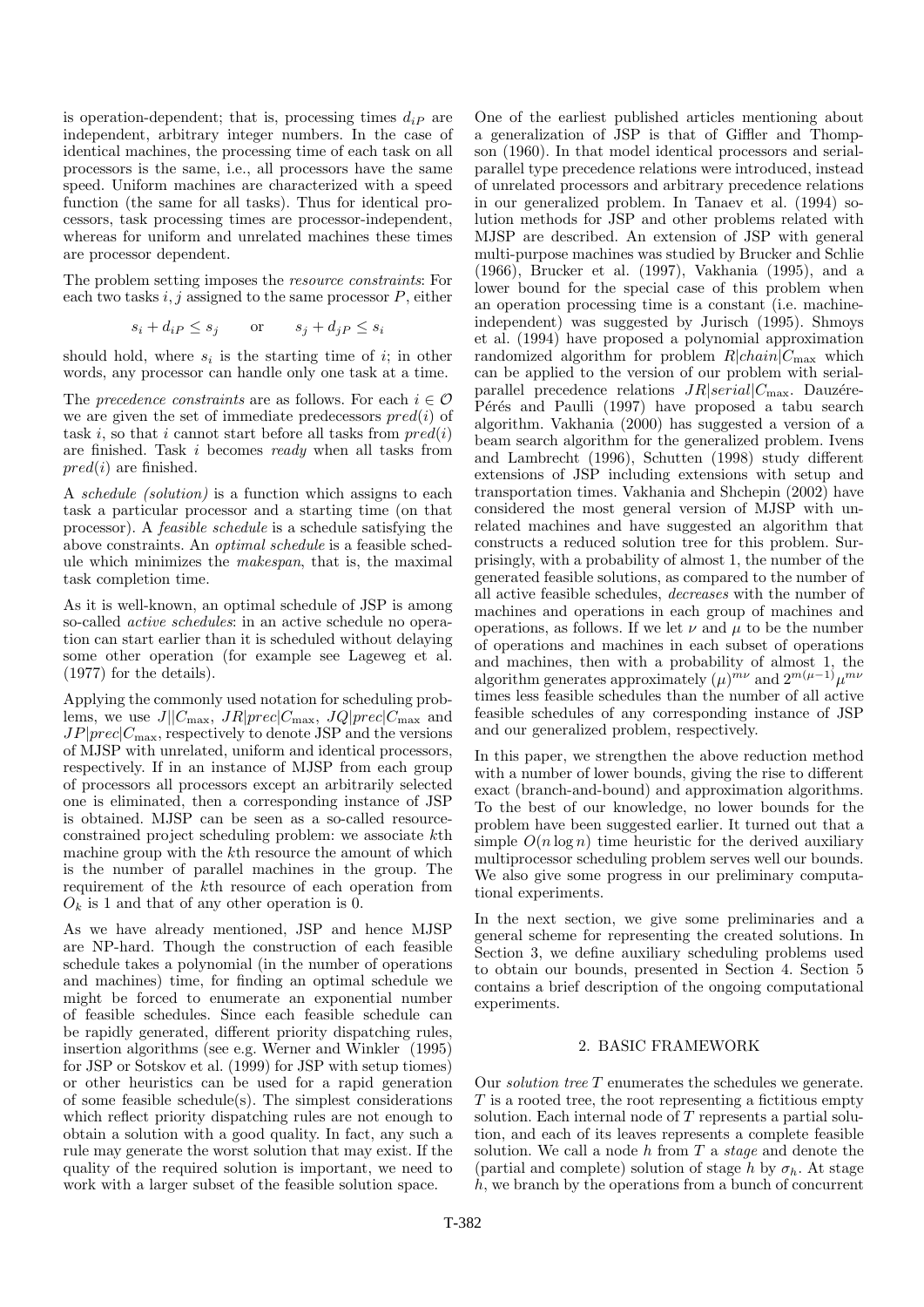ready operations, the candidates to be scheduled at that stage (called the branching (quick) set), and denote it by  $C_h$  (we refer the reader to Vakhania and Shchepin (2002) for the further details regarding this and some following notions in this section). By branching in  $T$  on stage h, we resolve the resource (machine) conflicts in  $\mathcal{C}_h$ , each alternative machine in  $\mathcal{M}_k$  implies its own conflicts. An alternative solution determined by each operation in  $\mathcal{C}_h$  scheduled on a machine from  $\mathcal{M}_k$ . So one immediate successor  $h'$  of h is generated for each  $i \in \mathcal{C}_h$ ; two labels are associated with the arc  $(h, h')$ : the task i and the processor from  $\mathcal{M}_k$  on which i is actually scheduled. Notice that for a complete enumeration, a branching for each processor from  $\mathcal{M}_k$  is to be generated. However, we shall avoid such a complete enumeration by selecting a single processor from  $\mathcal{M}_k$  at stage h, as specified a bit later.

Thus, there will be generated  $|\mathcal{C}_h|$  extensions of the current partial schedule  $\sigma_h$  in our tree T.  $\sigma_h$  can clearly be seen as a (partial) permutation of n tasks. For  $i \in \sigma_h$  in that permutation, we use the upper index for specifying the particular processor on which task i is scheduled in  $\sigma_h$ . In particular,  $\sigma_h i^P$  is an extension of  $\sigma_h$  with task i scheduled on processor  $P \in \mathcal{M}_k$ . Note that  $\sigma_h$  is identified by the path from the root to node  $h$  in  $T$ , and that the relative order of two tasks  $i, j \in \sigma_h$  is relevant only if they are scheduled on the same processor.

As we have already mentioned, while branching by the set  $\mathcal{C}_h$ , we generate only branchings corresponding to the feasible assignment of each ready operation in  $\mathcal{C}_h$  to only one, a specially selected processor from  $\mathcal{M}_k$  that we call a quick processor: a quick processor is a fastest one for a given operation at a given stage. A selection of a quick machine takes time, linear to the number of machines in the corresponding group. The branching (quick) set  $\mathcal{C}_h$ is formed by ready operations conflicting on a machine, which is quick for at least one of these operations. We are allowed to branch by a quick set, if it is dominant. Intuitively, if we branch by a dominant set, then we are guaranteed that we will not delay any not yet ready operation (not included in the set), competing on the machines of the same group.

The feasible solution set can be further diminished by reducing quick dominant sets in a special way. This reduction is based on an "artificial" relaxation of conflicts between the operations of the conflict sets. On each stage of branching, the branching by some operations is postponed whenever this is possible. Each quick set is partitioned into the specially determined subsets, corresponding to different alternative machines. Then instead of branching by the whole quick set, branchings are performed by the subsets from the partition, on different machines on different levels of the solution tree. So the concurrent jobs from different subsets are processed in parallel.

We represent each feasible solution  $\sigma_h$  by a directed weighted graph  $G_h$ . We associate the digraph  $G_0$  =  $(X, E_0)$  with the root of T. To each task  $i \in O$ , there corresponds the unique node  $i \in X$ . There is one fictitious initial node 0, preceding all nodes, and one fictitious terminal node  $n + 1$ , succeeding all nodes in  $G_0$ .  $E_0$  is the arc set consisting of the arcs  $(i, j)$ , for each task i, directly preceding task j;  $(0, i) \in E_0$  if task i has no predecessors

and  $(j, n + 1) \in E_0$  if task j has no successors. We denote by  $w(i, j)$  the weight associated with  $(i, j) \in E_0$ ; initially, we assign to  $w(i, j)$  the minimal processing time of task i, later we correct these weights when we assign a task to the particular processor. Let  $(h, h')$  be an edge in T with task j scheduled at iteration  $h'$  on processor  $\tilde{P}$ . Then we obtain  $G_{\sigma_{h'}}$  from  $G_{\sigma_h}$  as follows. We complete the arc set of the latter graph with the arcs of the form  $(i, j)$ , with the associated weights  $w(i, j) = d_i P$ , for each task  $i$ , scheduled earlier on the processor  $P$ . We correct the weights of all arcs incident out from node  $j$   $(j, o) \in E_0$ , as  $w(j, o) := d_{jP}$ . It is easily seen that the length of a critical path in  $G_{h'}$  is the makespan of the (partial or complete) solution  $\sigma_{h'} = \sigma_h j^P$  which we denote by  $|\sigma_{h'}|$ .

Note that the critical path length from node  $0$  to a node  $o$ in  $G_h$  is a lower bound on the starting time of operation  $o$ in schedule  $\sigma_h$  and in any its successor schedule. We call it the early starting time or the head of operation  $\rho$  by stage h and denote by  $head_h(o)$ . Likewise, the critical path length from  $o$  to the sink node in  $G_h$  is a lower bound on the total remained work once operation  $o$  is already finished. We denote it by  $\mathrm{tail}_h(o)$  and call the *tail* of operation o at stage h.  $R_h(M)$  is the release time of machine M at stage  $h$ , that is, the completion time of the operation, scheduled last by that stage on M.

## 3. AUXILIARY SCHEDULING PROBLEMS

Remind that in a branch-and-bound scheme, if a lower bound  $L(\sigma_h)$  of the partial solution  $\sigma_h$  is more than or equal to the makespan  $|\sigma|$  of some already generated complete solution  $\sigma$  (a current upper bound), then all extensions of  $\sigma_h$  can be abandoned. Clearly,  $L(\sigma_h)$  cannot be more than the makespan of the best potential extension of  $\sigma_h$  (otherwise we could loose this extension). At the same time, we try to make it as close as possible to this value: then more are the chances that  $L(\sigma_h) \geq |\sigma|$ . Let  $\sigma_h \in T$  and  $o \in \mathcal{C}_h$  for an instance of MJSP. We would like to obtain a lower bound for an extension of  $\sigma_h$  with operation *o* scheduled on machine  $Q \in \mathcal{M}_k$ ,  $\sigma_h o^Q \in T$ . A trivial lower bound is

$$
L_T(\sigma_h o^Q) = |\sigma_h)| + \text{tail}_h(o),
$$

where  $|\sigma_h|$  is the makespan of  $\sigma_h$ , i.e., the critical path length in  $G_h$ . Note that the remained work determined by  $\mathrm{tail}_{h}(o)$  reflects all the original precedence constraints and all the resource constraints have been resolved so far by stage h. So this bound ignores all yet unresolved potential conflicts, i.e., the processing times of yet unscheduled tasks.

Though it is easy and fast to obtain  $L_T$ , it is clear that we cannot get a good estimation of the desired optimal makespan by the complete ignorance of the potential contribution of the unscheduled tasks. A stronger lower bound would take into account a possible contribution of the latter tasks (this would obviously need additional computational efforts). Clearly, we cannot know in advance how yet unresolved conflicts will be resolved in an optimal schedule. But we can make some assumptions about this ("simulating" in advance some "future" resource constraints). However, we should be careful since we are not allowed to violate the condition  $L(\sigma_h) \leq |\sigma'|$ ,  $\sigma'$  being an arbitrary complete extension of  $\sigma_h$ . Roughly speaking, we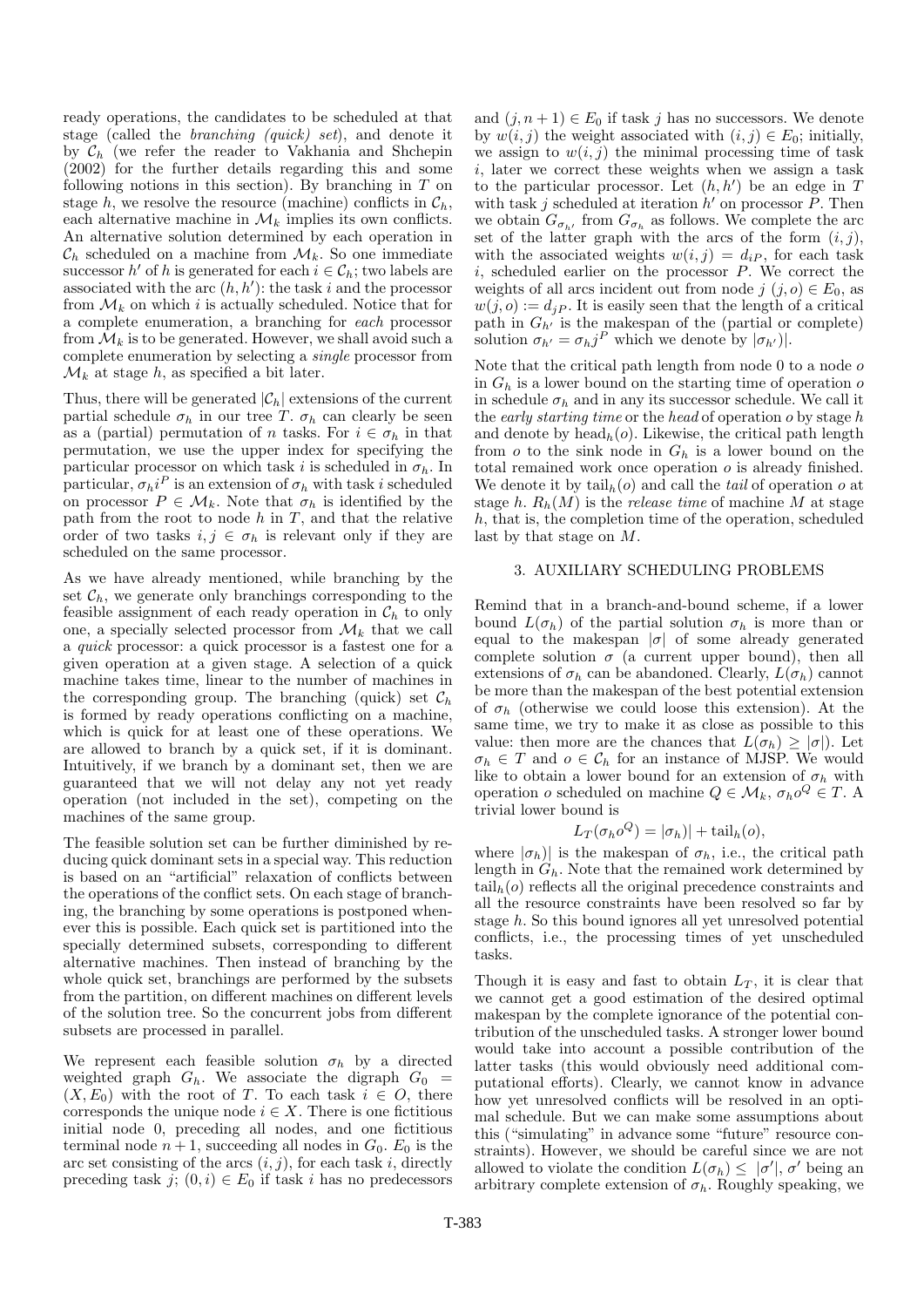would like to have a lower estimation on how the future resource conflicts will be resolved; this will involve some optimal scheduling on parallel machines.

Now we derive auxiliary multiprocessor scheduling problem which we use for our lower bounds. For JSP, most commonly is used a one-machine relaxation (for example, see Adams et al. (1988), Blazewicz et al. (1986), Carlier and Pinson (1976), Lageweg et al. (1977), McMahon and Florian (1975)): all resource constraints are relaxed (ignored) except the ones of a one particular (not yet completely scheduled) machine, and the resulted one-machine problem with heads and tails,  $1|r_i, q_i|C_{max}$  is then solved. A bottleneck machine is a one which results the maximal makespan among all yet unscheduled machines (intuitively, a bottleneck machine gives a maximal expected contribution in the makespan of extensions of  $\sigma_h$ ). This approach can be generalized as follows. Basically, we relax the resource constraints on all machines except the ones from some (bottleneck) set of the machines  $\mathcal{M}_k$ .

To be specific, let at iteration h,  $|\mathcal{O}_{kh}| \geq 2$ , where  $\mathcal{O}_{kh}$  is the subset of  $O_k$  consisting of the tasks not yet scheduled by stage h; i.e., we have yet unresolved resource constraints associated with the machines of  $\mathcal{M}_k$ . An operation  $i \in \mathcal{O}_{kh}$ is characterized by its early starting (release) time  $head_h(i)$ and tail  $\text{tail}_h(i)$ ; that is, i cannot be started earlier than at time  $head_h(i)$ , and once it is completed, it will take at least  $\text{tail}_h(i)$  time for all successors of i to be finished. Operation  $i$  can be scheduled on any of the machines of  $\mathcal{M}_k$  and has a processing time  $d_{iP}$  on machine  $P \in \mathcal{M}_k$ . Each machine  $P \in \mathcal{M}_k$  has its release time  $R_h(P)$ .

Observe that the operation tails and release times are derived from  $G_h$  (this ignores all unresolved by stage h resource constraints). Besides, the tails require no machine time, i.e., time on any of the machines of  $\mathcal{M}_k$ . We are looking for an optimal (i.e., minimizing the makespan with tails) ordering of the operations of  $\mathcal{O}_{kh}$  on the machines from  $\mathcal{M}_k$  under the above stated conditions. Thus, for each stage h for the partial solution  $\sigma_h$ , the auxiliary problem of scheduling tasks with release times and tails on a group of parallel machines  $\mathcal{M}_k$  with the objective to minimize the makespan has been obtained. We denote this auxiliary problem by  $A_{kh}$  and the respective optimal makespan by  $|\mathcal{A}_{kh}|$ .

Let  $\mu_h$  be the set of indexes of all machine groups such that for each  $k \in \mu_h$ ,  $|\mathcal{O}_{kh}| \geq 2$ . It is clear that  $|\mathcal{A}_{kh}|$ , for any  $k \in \mu_h$ , is a lower bound for node h. We may find all  $|\mu_k| \leq m$  lower bounds for node h and take the maximum thus finding a bottleneck machine group. Thus instead of dealing with  $1|r_i, q_i|C_{max}$  in case of JSP, now we deal with problem  $R|r_i, q_i|C_{max}$ . Both problems are NP-hard, though there exist exponential algorithms with a good practical behavior for the first above problem, have been commonly used in one-machine relaxation based branchand-bound algorithms for JSP (see, for example McMahon and Florian (1975), Carlier (1982) and Carlier and Pinson (1976)). Unfortunately, there are no known algorithms with good practical performance for  $P|r_i, q_i|C_{max}$  (the version with identical machines) and so also for problems  $R|r_i, q_i|C_{max}$  and  $Q|r_i, q_i|C_{max}$ . In the following section, we suggest several ways to obtain lower bounds for these problems.

## 4. LOWER BOUNDS

Straightforward bounds. Carlier and Pinson (1998) have suggested a lower bound for  $JP|prec|C_{max}$ . They proposed an  $O(n \log n + nm \log m)$  algorithm for the nonsequential version of problem  $P|r_i, q_i, prmt|C_{max}$  which is a tight lower estimation of the optimal makespan for problem  $P|r_i, q_i, prmt|C_{max}$ . At the expense of weakening the bound, the solution of the above problem can be used as a lower bound for the version with unrelated machines as we describe below.

Let  $d_o^{\min}$  be the minimal processing time of operation  $o \in \mathcal{O}_k^{\vee}$ , i.e.,

$$
d_o^{\min} = \min\{d_{oM}, M \in \mathcal{M}_k\}.
$$

We replace the unrelated machine group  $\mathcal{M}_k$  with the identical machine group  $\mathcal{M}'_k$ , defined as follows: the number of machines in both groups is the same, and for each  $o \in O_k$  and  $M \in \mathcal{M}'_k$ ,  $d_{oM} = d_o^{\min}$ . It is clear that an optimal solution of the obtained instance of problem  $P|r_i, q_i, prmt|C_{max}$  with  $\mathcal{M}'_k$  is no more than that of the corresponding instance of problem  $R|r_i, q_i, pmtn|C_{max}$ with  $\mathcal{M}_k$ . Hence, the former solution can be used for the calculation of a lower bound for the original problem. Obviously, the bound obtained in this way would be weak if the difference between the above two solutions is significant. It might be possible to find a better "approximation" with an identical machine group of the unrelated machine group  $\mathcal{M}_k$ , i.e., to increase  $d_{oM}$ ,  $o \in \mathcal{O}_k$ ,  $M \in \mathcal{M}'_k$  (this could be the subject of a further research).

For uniform machines, we can obtain a stronger lower bound by using the algorithm of Federgruen and Groenevelt (1986) for the problem  $Qm|r_i, q_i, pmtn|C_{max}$  with a time complexity of  $O(tn^3)$  (here t is the number of machines with distinct speeds).

As to  $JR|prmt|C_{max}$ , the technique based on linear programming of Lawler and Labetoulle (1978) yields a polynomial-time algorithm for  $Rm|r_i, q_i, pmtn|C_{max}$ . This is clearly a lower estimation of the optimal makespan for problem  $Rm|r_i, q_i|C_{max}$  which, in turn, provides a lower bound for problem  $JR|prmt|C_{max}$ .

Alternative lower bounds. Now we describe alternative methods to obtain lower bounds. For the versions with identical and uniform machines our lower bounds are obtained in an almost linear (in  $|\mathcal{O}_{kh}|$  and  $|\mathcal{M}_k|$ ) time. For the version with unrelated machines, we apply linear programming. We obtain a lower estimation, which is not a strict lower bound for the same version again in almost linear time. This bound can be used in approximation algorithms such as a beam search.

For simplifying the notations, let  $a_i$  = head<sub>h</sub>(i) and  $q_i = \text{tail}_h(i)$ , for  $i \in \mathcal{O}_{kh}$ , where  $k \in \mu_h$ . Let, further,  $d_i^S$  be the processing time of i in  $S(d_i^S \text{ may vary from schedule to})$ schedule depending on the particular machine, to which  $i$ is assigned),  $t_i^S$  ( $c_i^S = t_i^S + d_i^S$ , respectively), be the starting (finishing, respectively) time of operation  $i$  in schedule  $S$ . We call  $c_i^S + q_i$  the *full* completion time of operation *i*.

First we apply the "Greatest Tail Heuristic" (GTH) to the operations of  $\mathcal{O}_{kh}$ : iteratively, among all ready operations, we determine one with a longest tail and schedule it on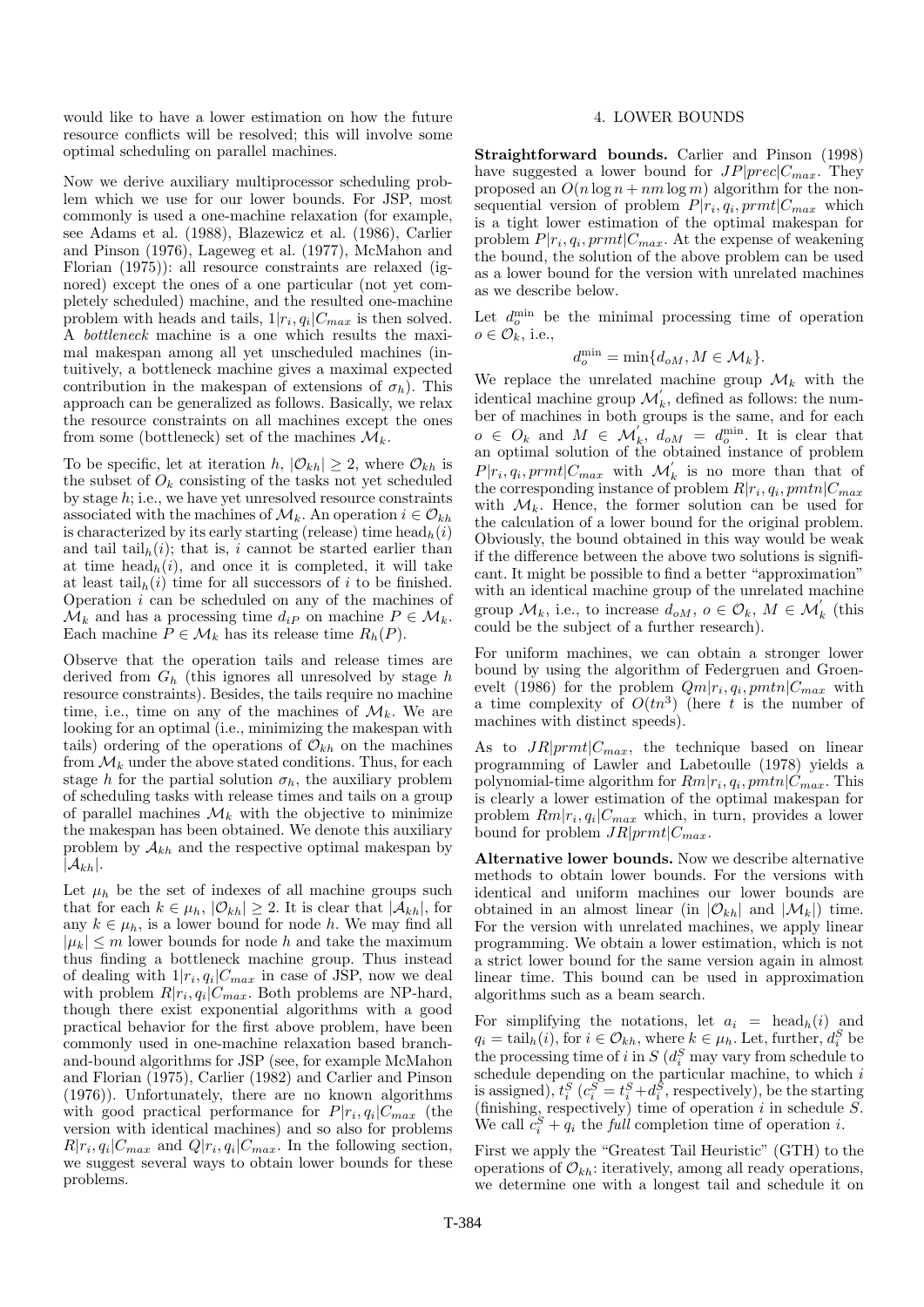a machine on which the minimal completion time of this operation is reached. We refer to to such a machine as a quick. Because of the space limitation, we omit a formal description of this heuristic.

The time complexity of this algorithm is  $O(\mu n \log n)$ , where  $\mu = |\mathcal{M}_k|$ . In the following, S denotes a greatest tail schedule obtained by the algorithm GTH for the operations of  $\mathcal{O}_{kh}$ . S, in general, consists of a number of blocks. Intuitively, a block is a maximal independent part in a schedule. More precisely,  $B$  is a maximal consecutive part in  $S$  (that is, a maximal sequence of the successively scheduled jobs on the adjacent machines), such that for each two successively scheduled tasks i and j, task j starts no later than task i finishes. Let  $r \in \mathcal{O}_{kh}$  be the latest scheduled in S operation such that  $c_r^S + q_r$  equal to  $|S|$ (clearly, there exists at least one such operation in S). If  $t_r = a_r$ , S is optimal (as task r is scheduled on its quick machine) and  $|S| = |\mathcal{A}_{kh}|$  is the optimal makespan. If  $t_r > a_r$ , then r potentially might be completed earlier by rescheduling some operation(s), scheduled before  $r$ , after r. Next we will see how this works.

Let us call an operation  $l \in S$ , scheduled before r with  $q_l \leq q_r$ , an *emerging* operation in S, if l belongs to the same block as r. The set of operations scheduled in S between the latest scheduled emerging operation and operation  $r$  is called the *kernel*. Thus any kernel operation has a tail, no less than  $q_r$ . We increase "artificially" the readiness time of some emerging operation  $l$  by setting  $a_l := a_r$  and apply again algorithm GREATEST\_TAIL. Then we will get a new greatest tail schedule,  $S_l$ , in which l is rescheduled after all operations of kernel. We call the above rescheduling of task l its application. Once we apply l, we liberate space for kernel operations (in particular, for operation  $r$ ). These operations will be rescheduled earlier in the new obtained greatest tail schedule  $S_l$ . Hence, the makespan in  $S_l$  might be decreased (in comparison with that in  $S$ ). Let us call the maximal magnitude, by which in this way a kernel operation can be rescheduled earlier, the shifting value of that operation. Note that it makes no sense to apply any non-emerging operation. For further details, we refer the reader to Vakhania (2002) and Vakhania (2003).

It can be proved that the shifting value of any kernel operation, including  $r$ , is strictly less than the maximal operation processing time  $d_{max}$ . Then the successive application of no more than  $|\mathcal{M}_k|$  emerging operations is sufficient to construct a greatest tail schedule, say  $S'$ , in which the first  $|\mathcal{M}_k|$  kernel operations (all kernel operations if their number is less than  $|\mathcal{M}_k|$  are antedated by the newly arisen gaps. Let C be the sequence of kernel operations in  $S'$  (observe that C starts with the kernel operations in  $S'$ , antedated by the newly arisen gaps). In  $S'$ , an operation  $i \in C$  either starts at time  $a_i$  or it starts right at the moment of completion of another operation of C. Hence,

$$
\min\{t_i^{S'} \mid i \in C\} = \min\{a_i \mid i \in C\}
$$

is the minimal possible starting time for C.

Let  $C<sup>S</sup>$  be the sequence in which the kernel operations were scheduled in  $\overline{S}$ . Observe that although  $C^S$  might be different from  $C$ , all the applied in  $S'$  emerging operations have been initially scheduled before  $C^S$  in  $\tilde{S}$ . In  $S$ , the sequence  $C^S$  is started with a delay that is determined

by the finishing times of the  $\mu'$  emerging operations directly preceding kernel operations in S. Suppose that, respecting this delay of  $C^S$  in S, the sequence C itself is optimal (i.e. it minimizes the maximal completion time of kernel operations, subject to the release times of the  $\mathcal{M}_k$  machines). Then from the definition of  $C^S$  and r, and the earlier made observation,  $|S| - d_{max} = c_r^S + q_r^S$  $d_{max}$  is a lower bound on the optimal schedule makespan. Note that its calculation takes  $O(\mu n \log n)$  time. This bound, in general is not a strict lower bound for problem  $JP|prec|C_{max}$  (as the sequence  $C^{S}$  is not optimal), though it can be successfully applied as a thorough estimation in approximate algorithms such as beam search (see for example Vakhania (2000)).

The above bound can be easily transferred to a strict lower bound for the versions with identical and uniform machines. In principal, we need to find a good lower estimation for an optimal sequence of kernel operations. This task can be solved in almost linear time for both, identical and uniform machines, while for unrelated machines we will apply (also polynomial) linear programming. We obtain a good lower estimations for the problem  $Q|r_i|C_{max}$ (which itself is NP-hard) by solving its preemptive version  $Q|r_i, pmtn|C_{max}$  in  $O(n \log n + mn)$  time (see Sahni and Cho (1979) and Labetoulle et al. (1984)). If we ignore the operation release times (this, in general, is possible since the optimal makespan without the release times is no more than that with the readiness times), we can apply an  $O(n+$ m log m) algorithm for  $Q|pmn|C_{max}$  by Gonzalez and Sahni (1978). Similarly, we obtain a good lower estimation for problem  $R|r_i|C_{max}$  by solving its preemptive version by linear programming (see Lawler and Labetoulle (1978)).

The above estimations provide us with the earliest possible finishing time,  $c^*$ , of the kernel operations. Let  $q =$  $\min\{q_i, i \in C^S\}$  and d be the maximal processing time among all emerging operations in S. Then  $L_1(C^S) = c^* +$  $q - d$  is clearly a lower bound on the makespan of  $\mathcal{A}_{kh}$ . This bound can be further strengthened. Earlier we saw how the sequence C is obtained after the application of no more than  $|\mathcal{M}_k|$  emerging operations (which were the latest scheduled ones in  $S$ ). Denote this set of emerging operations by  $E$  and the set of all emerging operations in S by  $\mathcal{E}$ . In general, emerging operations from  $\mathcal{E} \setminus E$  can be applied instead of some emerging operations of  $E$  (note that emerging operations from the latter set precede those from  $E$  in  $S$ ). Indeed, if emerging operations  $l_1, ..., l_p$  are all released by time  $t$ , they will be successively scheduled in  $S$ till the moment when the earliest non-emerging operation gets ready. Thus we may have a choice, which emerging operations to apply. By choosing emerging operations from  $E$  we guarantee that the sequence  $C$  will start without any delay; at the same time, the rescheduled after C emerging operations of  $E$  having "long enough" tail may obviously affect the resulted makespan (i.e. the maximal full job completion time.

This consideration makes it clear that, by taking into the account the actual tails and processing times of the rescheduled emerging operations, the earlier bound might be further improved. A simple solution might be as follows. Assume that on each machine from  $\mathcal{M}_k$ , an operation of  $C$  is scheduled (otherwise, as it is easily seen, there is no need in this additional estimation). At least one